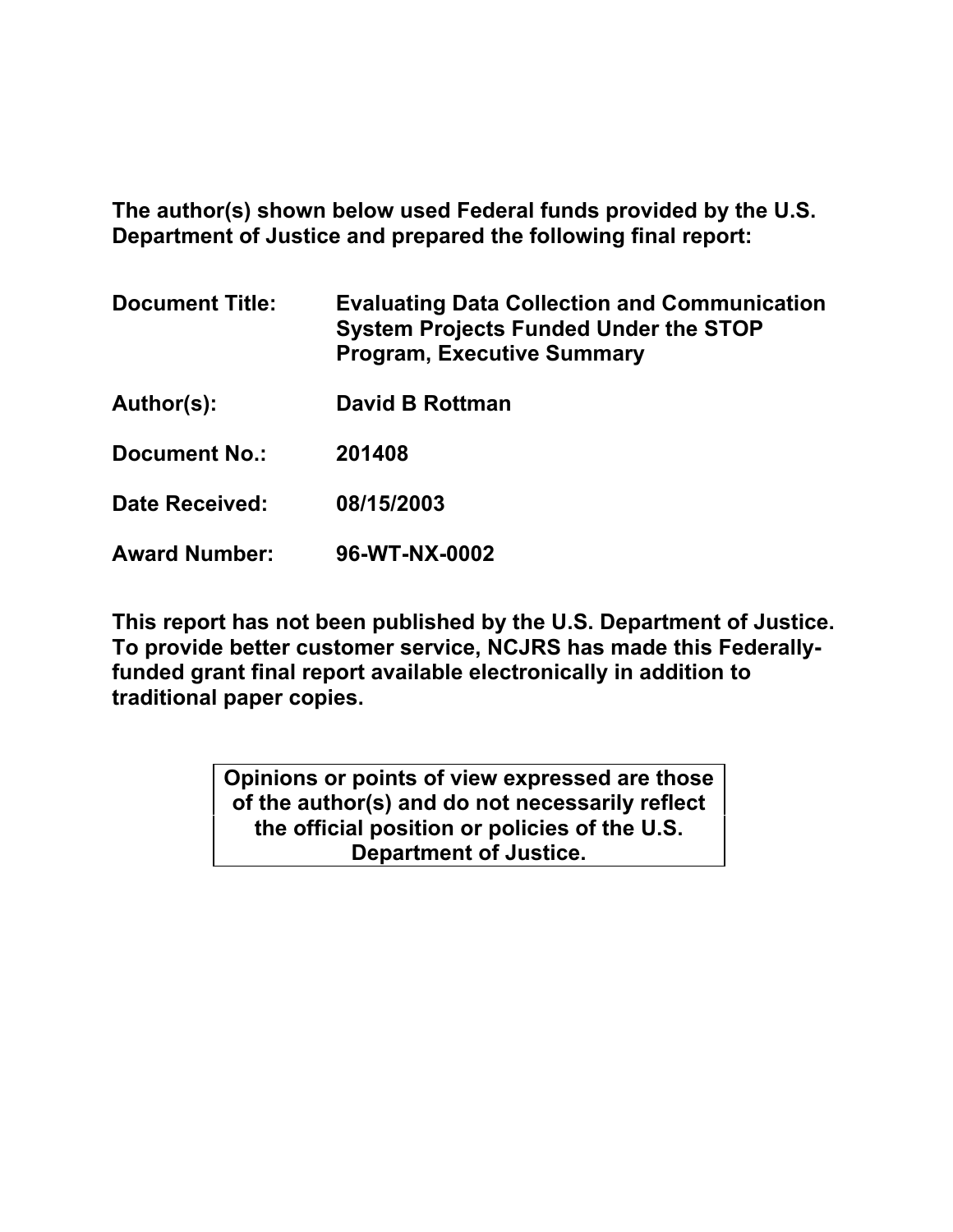# **EVALUATING DATA COLLECTION AND COMMUNICATION SYSTEM PROJECTS FUNDED UNDER THE STOP PROGRAM**

**EXECUTIVE SUMMARY**  $\mathcal{Q}044$ 

National Criminal Justice Reference Service (NCJRS)<br>Box 6000<br>Rockville, MD 20649-6000

PROPERTY OF

#### **National Center for** *State* **Courts NIJ Grant 96-WT-NX-0002**

From 1996 to 2001, the National Center for State Courts (NCSC) conducted an evaluation of data collection and communication system projects undertaken with Violence Against Women Act STOP (Services, Training, Officers, Prosecution) grant funds. The NCSC evaluation was one of four purpose area evaluations funded by the National Institute of Justice (NIJ) in 1996. The other purpose areas included victim services, law enforcement and prosecution, and services for Indian women. The purpose area evaluations were intended to complement a national evaluation of STOP projects initiated by the Urban Institute in 1995. This summary reports the findings for 1998-2001, which examined the uses of STOP grant funds intended to improve data collection and/or communication systems to address violence against women.

#### **Methodology**

**E** 

*I* 

The Urban Institute provided the basic data to identify grantees for the periods 1995-98 and 1999-2000 that reported using STOP grant funds for data collection or communication system projects. The findings reported here are based on (1) responses to a basic questionnaire from 171 1995-98 subgrantees and 69 1999-2000 subgrantees;' (2) responses to a follow-up questionnaire from 36 1997-98 subgrantees and 15 1999-2000 subgrantees;2 **(3)** telephone interviews with 46 STOP subgrantees (27 in 1999 and 19 in 2000/2001); and **two**  site visits to one STOP subgrantee, the Center for Court Innovation, which developed the Domestic Violence Court Technology Application and Resource Link in the Brooklyn and Bronx Domestic Violence Courts.

# **Basic survey findings**

The combined findings from the basic survey (see Table 1) indicate that subgrantees most commonly used STOP grant funds to purchase hardware or software (80 percent) and to develop or improve case or client tracking systems (50 percent). About a third of the subgrantees applied STOP funds to coordinate or plan for an integrated data system (32 percent). A quarter of subgrantees reported purchasing communications equipment, while 20 percent used STOP

<sup>&#</sup>x27; **The response rates to the basic questionnaires were 53% for the 1995-98 subgrantees and 39% for the 1999-2000 subgrantees (76 subgrantees returned questionnaires, but only 69 of these were applicable). 1999-2000 subgrantees.**  <sup>2</sup> The response rates to the follow-up questionnaires were 45% for the 1997-98 subgrantees and 33% for the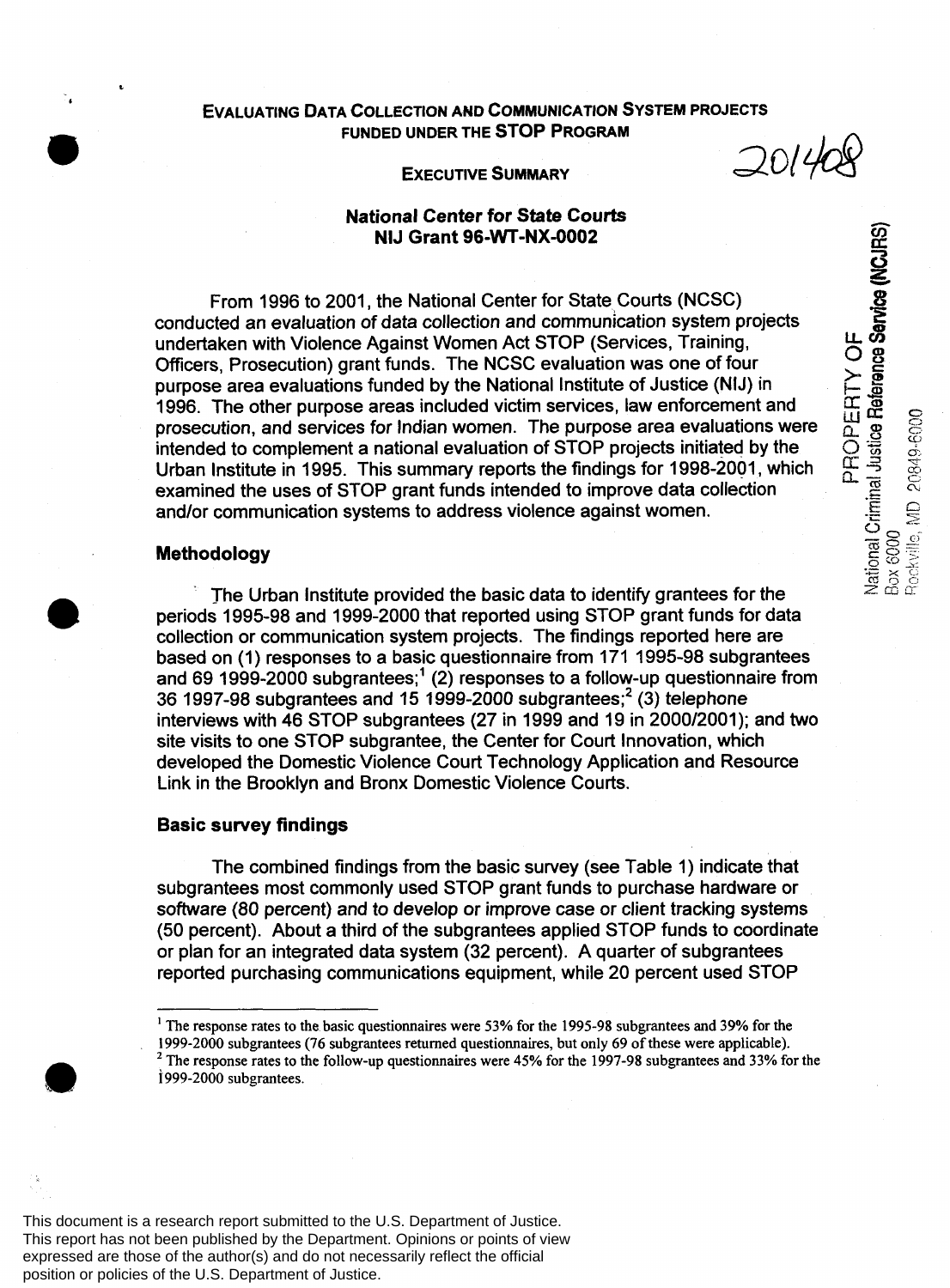funds for victim notification systems. Lower proportions of the subgrantees used STOP funds to train staff to use the data or communication systems (18 percent): to develop or improve a protection order registry (16 percent), to implement an integrated data system (11 percent), and to develop software or establish communications networks (10 percent).

| <b>Use of STOP Grant Funds</b>                                   | <b>Number</b> | <b>Percent</b> |
|------------------------------------------------------------------|---------------|----------------|
| Purchase hardware/software                                       | 192           | 80             |
| Develop/improve case/client tracking system                      | 120           | 50             |
| Interagency coordination/planning for integrated<br>data systems | 77            | 32             |
| Purchase communications equipment                                | 59            | 25             |
| Develop/improve victim notification system                       | 48            | 20             |
| Training to use data collection/communication<br>systems         | 43            | 18             |
| Develop/improve protection order registry                        | 38            | 16             |
| Implementation of an integrated data system                      | 27            | 11             |
| <b>Establish communications network</b>                          | 23            | 10             |
| Software development                                             | 23            | 10             |

**Table I: Combined Report of Uses of STOP Grant Funds for Data Collection and Communication Projects: 1998-2000 (n=240)** 

The findings shown in Table 2 indicate no major changes over time in how subgrantees used funds for data collection and communication. For example, the most common use of funds across time was to purchase hardware and software. The proportion of subgrantees developing or improving case or client tracking systems remained relatively high across the years, moving up from 47 percent to 58 percent. However, there was a small but detectable shift away from the purchase of hardware and software to more specific programmatic applications. For example, the proportion of subgrantees using STOP funds for victim notification systems also increased, from 17 to 28 percent. The rise in subgrantees reporting the use of funds to implement an integrated data system from 9 percent in 1998/1999 to 17 percent in 2000 also is an indication that STOP subgrantees are improving their technological capacity, whether directly from STOP funds or through other resources.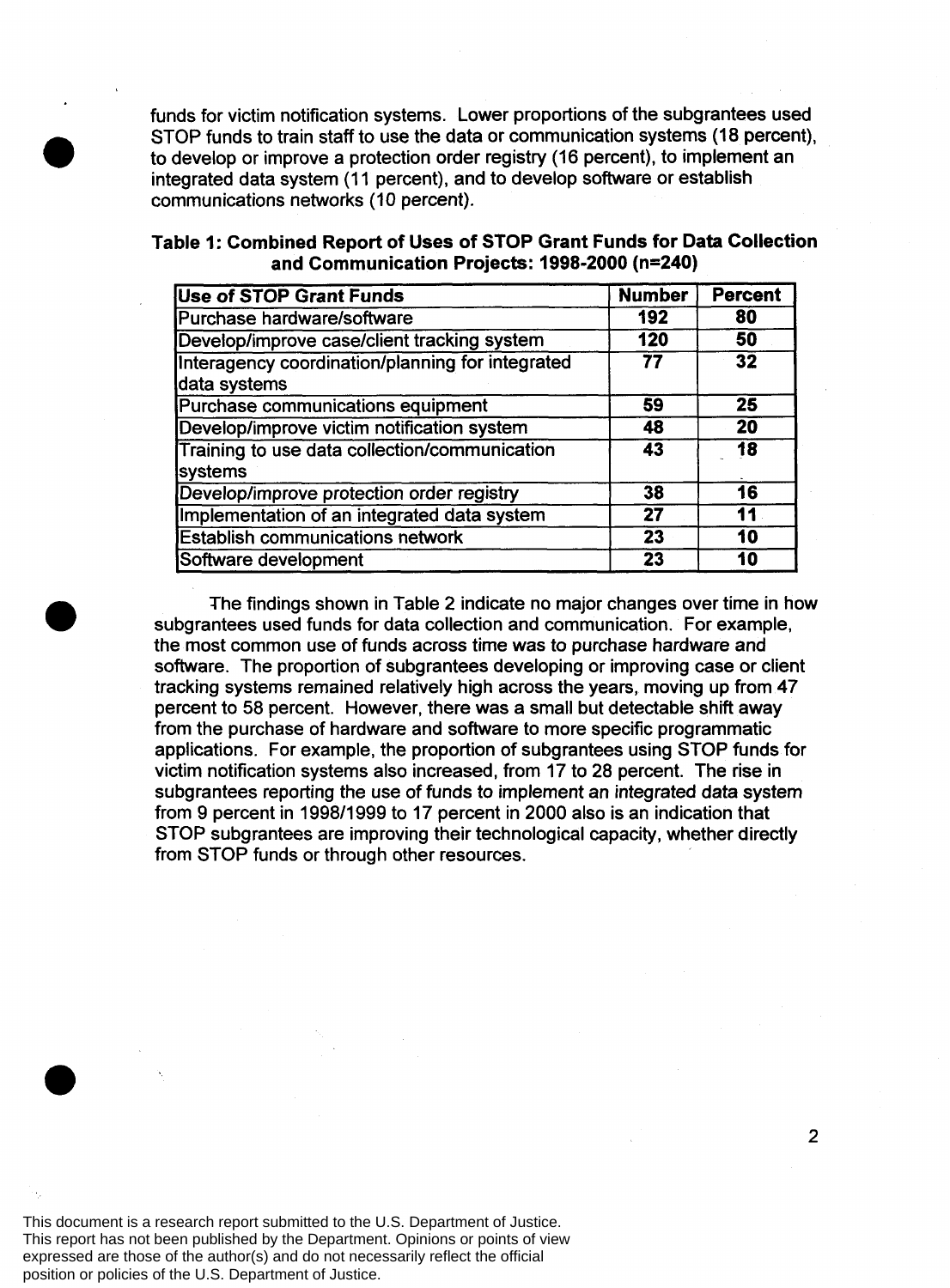**Table 2: Comparison of Reported Uses of STOP Grant Funds for Data Collection and Communication Projects: 199811 999 and 2000 (n=240)** 

| <b>Use of STOP Grant Funds</b>                                   |     | $1998-99$ (n=171) |    | $2000(n=69)$    |  |
|------------------------------------------------------------------|-----|-------------------|----|-----------------|--|
|                                                                  | N   | ℅                 | N  | ℅               |  |
| Purchase hardware/software                                       | 147 | 86                | 45 | 65              |  |
| Develop/improve case/client tracking system                      | 80  | 47                | 40 | 58              |  |
| Interagency coordination/planning for integrated<br>data systems | 53  | 31                | 24 | 35              |  |
| Purchase communications equipment                                | 40  | 23                | 19 | 28              |  |
| Training to use data collection/communication<br>systems         | 29  | 17                | 14 | $\overline{20}$ |  |
| Develop/improve victim notification system                       | 29  | 17                | 19 | 28              |  |
| Develop/improve protection order registry                        | 26  | 15                | 12 | 17              |  |
| <b>Establish communications network</b>                          | 16  | 9                 |    | 10              |  |
| Software development                                             | 15  | 9                 | 8  | $\overline{12}$ |  |
| Implementation of an integrated data system                      | 15  | 9                 | 12 | 17              |  |

#### **Follow-up survey findings**

In the follow-up surveys, 51 subgrantees reported information about various aspects of their projects, including the geographic scope, timing, and level of STOP funding for the project, what types of data they collected and with whom it was shared, how information in their data or communication system was used, and how the data or communication system had affected their response to violence against women. Table **3** presents the reports from subgrantees on the perceived effects of the data or communication system on their response to violence against women and the importance of STOP funding to the development and continuation of the system.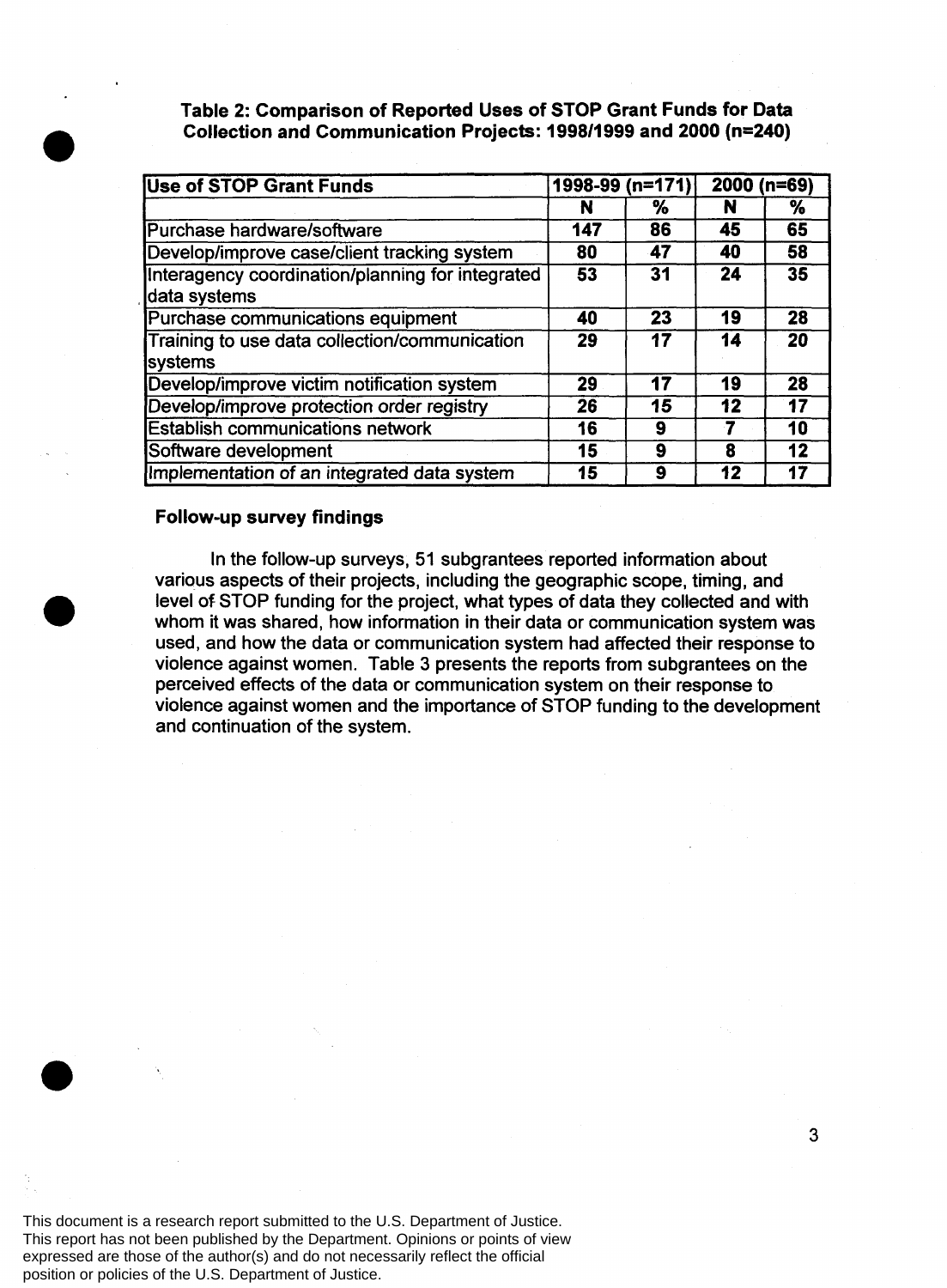# **Table 3: Reported Effects of Data Collection/Communication System Projects: 1999/2000 Follow-up Questionnaires (n=5l)**

| <b>Questions</b>                                                                                                                                       | <b>Number</b>   | Percentage |  |
|--------------------------------------------------------------------------------------------------------------------------------------------------------|-----------------|------------|--|
| Has the existence of this data collection/communication system<br>affected your response to violence against women in any of the<br>following ways?    |                 |            |  |
| More reliable/immediate information on which to base decisions                                                                                         | $\overline{31}$ | 61%        |  |
| Better able to provide services to victims because of enhanced<br>communication across agencies                                                        | $\overline{28}$ | 55%        |  |
| Stronger linkages across agencies to provide a more<br>$\mathbf{4}^{\top}$<br>coordinated response to victims                                          | $\overline{25}$ | 49%        |  |
| Increased victim safety through notification measures                                                                                                  | $\overline{18}$ | 35%        |  |
| Improved police response due to available information on prior<br>incidents                                                                            | $\overline{13}$ | 25%        |  |
| Increased batterer accountability through the ability to track<br>compliance                                                                           | $\overline{13}$ | 25%        |  |
| Stronger enforcement of protection orders through their<br>collection in a centralized registry                                                        | 10              | 20%        |  |
| Increased case tracking for district attorney accountability                                                                                           | $\overline{10}$ | 20%        |  |
| Sentencing enhancements for repeat offenders not previously<br>tracked                                                                                 | $\overline{9}$  | 18%        |  |
| Earlier identification of domestic violence/sexual assault cases                                                                                       | $\overline{6}$  | 12%        |  |
| How likely would a data collection/communication system have<br>been developed in your jurisdiction without STOP grant funds?                          |                 |            |  |
| Very unlikely/unlikely                                                                                                                                 | $\overline{33}$ | 65%        |  |
| Somewhat unlikely                                                                                                                                      | $\mathbf{q}$    | 18%        |  |
| Will this data collection/communication system be maintained<br>without STOP grant funds (I.e., incorporated into organization's<br>operating budget)? |                 |            |  |
| Project is not likely to continue without STOP grant funds                                                                                             | 15              | 29%        |  |
| Permanent financial support already included in budget                                                                                                 | 14              | 27%        |  |
| Plans are in place to permanently fund the system                                                                                                      | $\overline{8}$  | 16%        |  |

Although the responses of 51 subgrantees are not necessarily representative of all subgrantees that engaged in data collection or communication system projects, they do provide an indication that these funds have had a positive effect on the subgrantees' capacity to address violence against women. Sixty-one percent of these subgrantees reported that they can base decisions on more reliable or immediate information in the system. Over half of the subgrantees (55 percent) said they are better able to provide services to victims because communications across systems have been enhanced, while nearly a half (49 percent) report stronger linkages across agencies to provide a more coordinated response to victims. Over a third of these subgrantees (35 percent) said that victim safety has been increased through notification measures made possible by their projects.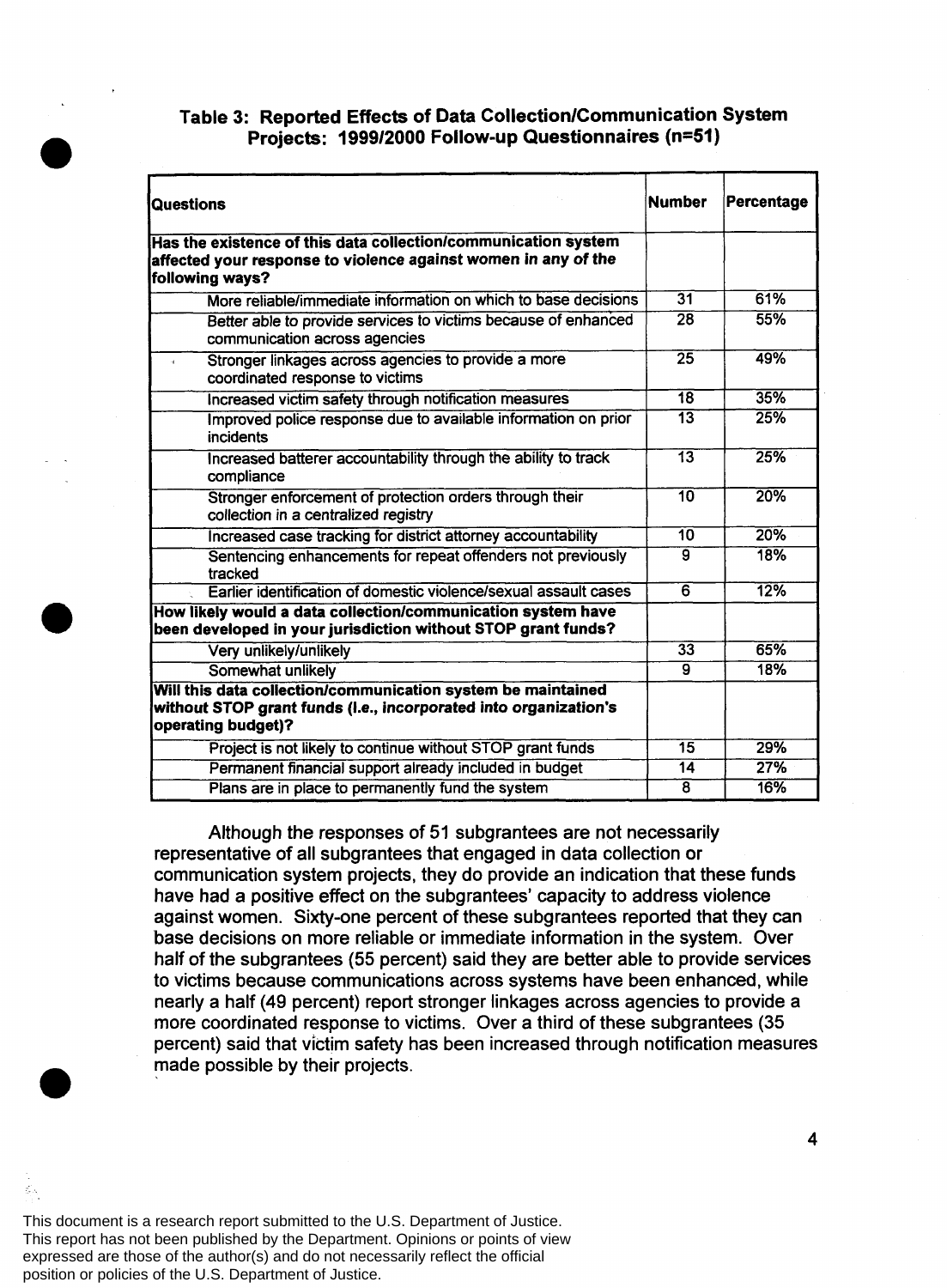Other important aspects of the projects reported by subgrantees include: improved police response because information on prior incidents is available (25 percent), increased batterer accountability through compliance tracking (25 percent), stronger enforcement of protection orders made possible by central registries (20 percent), more sentencing enhancements for repeat offenders (18 percent), and earlier identification of domestic violence and sexual assault cases (12 percent). Nearly half the subgrantees (47 percent) reported they are collecting statistical data to measure how their data or communication system is affecting their response to violence against women.

The survey responses from these subgrantees also suggest that the STOP grant funds were essential to improving this capacity. For example, 65 percent of these subgrantees reported that the likelihood of their project developing without STOP funds was low or very low. Unfortunately, 29 percent of the subgrantees said their project was not likely to continue without STOP grant funds. On the other hand, 43 percent of the subgrantees reported either that permanent financial support was in the agency's budget or plans were in place to permanently fund the system. Over half the subgrantees (55 percent) reported having no data or communication system before they received STOP funds, and a third had only a manual data collection system. These responses suggest that for many subgrantees, STOP funds have been the catalyst for securing institutional support.

#### **Telephone interview findings**

Telephone interviews with 46 STOP subgrantees provided a more detailed picture of the types of activities subgrantees identified as data and communication system projects. Software included office automation software, forms development software, database management software, and database development software. Hardware ranged from personal computers, radio repeaters, and video or still cameras to network infrastructure. A communications network might be defined as a telephone notification protocol for shelter vacancies or availability of services for batterers or victims. The interviews revealed little emphasis on inter-agency communication through electronic means; the pooling of data concerning violence against women among law enforcement, prosecutors, courts, and service providers in some type of integrated automated system; or the coordination of grant funds to local recipients to achieve regional or statewide strategic goals.

Training for most subgrantees was not focused on using the data or communication equipment or system, but instead encompassed training of law enforcement, prosecutors, and community stakeholders in the indicators of domestic violence, the creation and implementation of a safety plan, and the completion of domestic violence incident reports. Development covered a wide range of objectives, from creating forms and curriculum to building case management and services management systems. Integration most typically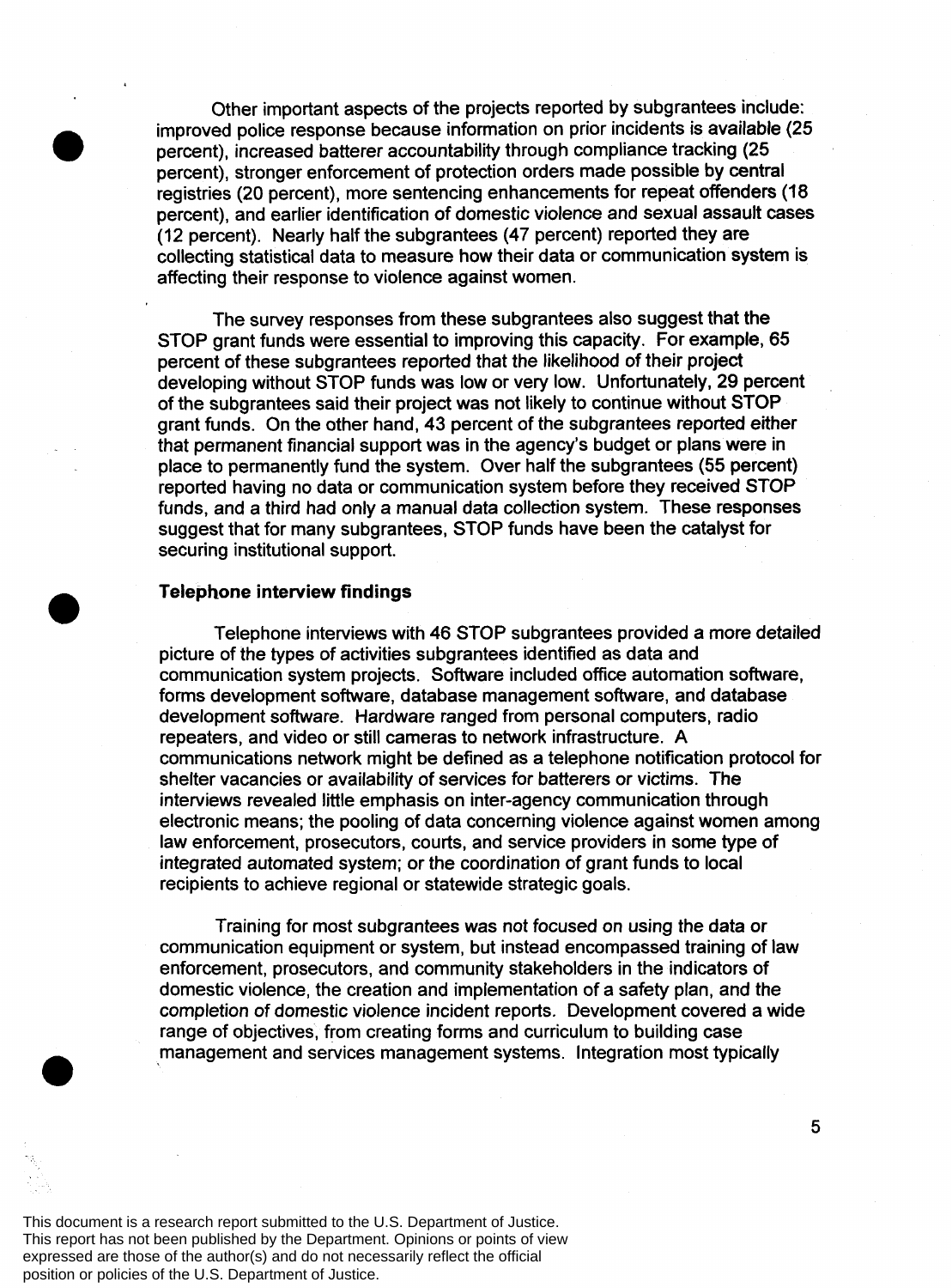included regular communication of information by any means, not typically electronic, among justice partners and non-governmental entities responding to domestic violence.

For many of these subgrantees, data collection and communication equipment were subsidiary aspects of the STOP-funded project. Several programs used computers to collect and compile data, but few subgrantees reported that they analyzed the data to assess the quality of their operations or services. Several subgrantees collected data solely for the purpose of meeting knowledge base of violence against women either at an individual or aggregate level was less typical. grant reporting requirements. Data collection aimed at increasing the total

Several statewide and some local projects achieved greater success in meeting the goals outlined by VAWA through more coordinated efforts. For example, Virginians Against Domestic Violence created a web-based statewide data collection system that is accessible 24 hours a daykeven days per week (www.vadata.org). The system has been used to enhance operations and increase services to survivors across the state. Delaware, which requires gun owners who are subject to a protection order (PFA) to relinquish firearms, automated printed notices from the court to registered gun owners when the PFA is issued. A component of this system application monitors the gun owner's compliance with the relinquishment notice.

### **Case study of the Domestic Violence Court Technology Application and Resource Link (Center for Court Innovation)**

The Domestic Violence Court Technology Application and Resource Link (Technology Application) is a prime example of a STOP funded project that fully addressed the goals of the data collection and communication system purpose area of the STOP grant program. The Center for Court Innovation partnered with the New York State Unified Court System to develop and implement the Technology Application in the Brooklyn Domestic Violence Court and the Bronx Domestic Violence Court. The Technology Application is a web-based intranet system. It provides electronic links between the specialized domestic violence criminal courts and the district attorneys offices, probation, victim advocates, and treatment providers involved in cases under the jurisdiction of the domestic violence courts. The Technology Application facilitates court case processing; creates criminal protection orders on-line with the judge's electronic signature; tracks defendants' compliance with court-ordered batterer intervention, substance abuse treatment, and other terms of pre-trial release and probation; reports pertinent information from victims about safety issues, including alleged violations of protection orders; and coordinates service delivery to survivors.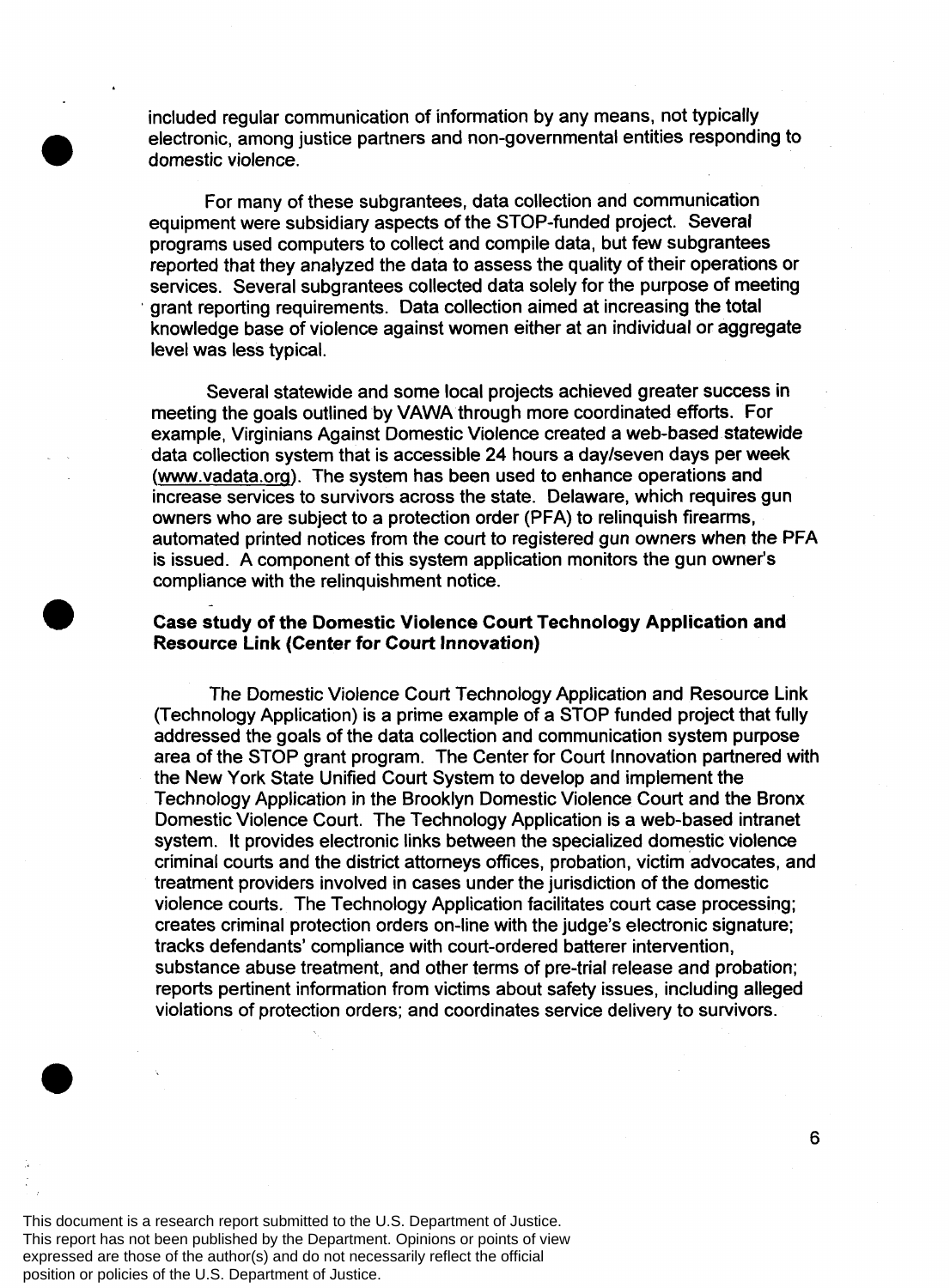Users of the Technology Application report that the system has improved practice within the court and among the partners in the specialized courts. $3$ Judges can instantly check the current status of the defendants' compliance with court-ordered batterer intervention and other terms of orders of protection. Legible and standardized protection orders are available immediately for in-court service on the defendant and can be printed out by justice system partners in their offices. Signed orders are transmitted to the state protection order registry. Victim advocates are better able to advise the court in a timely manner of defendant behavior that suggests heightened danger to the victim or the need for stronger controls on the defendant. All these technology features reduce significantly defendants' ability to use system gaps to evade accountability for their abuse and violence.

The Technology Application project achieved success because the project partners engaged in the strategic planning and collaboration necessary to implement an integrated data system across several agencies and levels of government:

- *0*  An advisory board composed of high-level representatives of criminal justice system agencies, victim service providers, and treatment providers assisted in conducting a thorough needs assessment of the partners already working together in the Brooklyn Domestic Violence Court and the Bronx Domestic Violence Court.
- *0*  The Center and its partners used funds strategically to develop the Technology Application: VAWA STOP grant funds to build the system for the Bronx Domestic Violence Court; VAWA Grants to Encourage Arrest Policies funds to implement the Technology Application for the Brooklyn Domestic Violence Court; and State Justice Institute funds to link criminal justice system partners, non-court victim service agencies and batterers' treatment programs to the Brooklyn Court.
- *0*  The Technology Application was implemented first in the Brooklyn Domestic Violence Court (450-500 felony cases per year) and then in the Bronx Domestic Violence Court (approximately 2500 misdemeanors at any one time). Starting with the lower volume court allowed the Center and the partners to identify and try to work out problems before moving to a higher volume court.
- *0*  Center staff consulted with line-staff of the system partners to ensure that the application addressed the partners' operational needs and practice and security concerns. When the lead technology staff resigned just as the Technology Application was to be rolled-out, the Center recruited a technology coordinator who had worked for the New

**Young, P. (200 1).** *An Informed Response: An Overview of the Domestic Violence Court Technology Application and Resource Link.* **New York, NY: Center for Court Innovation.** 

4

-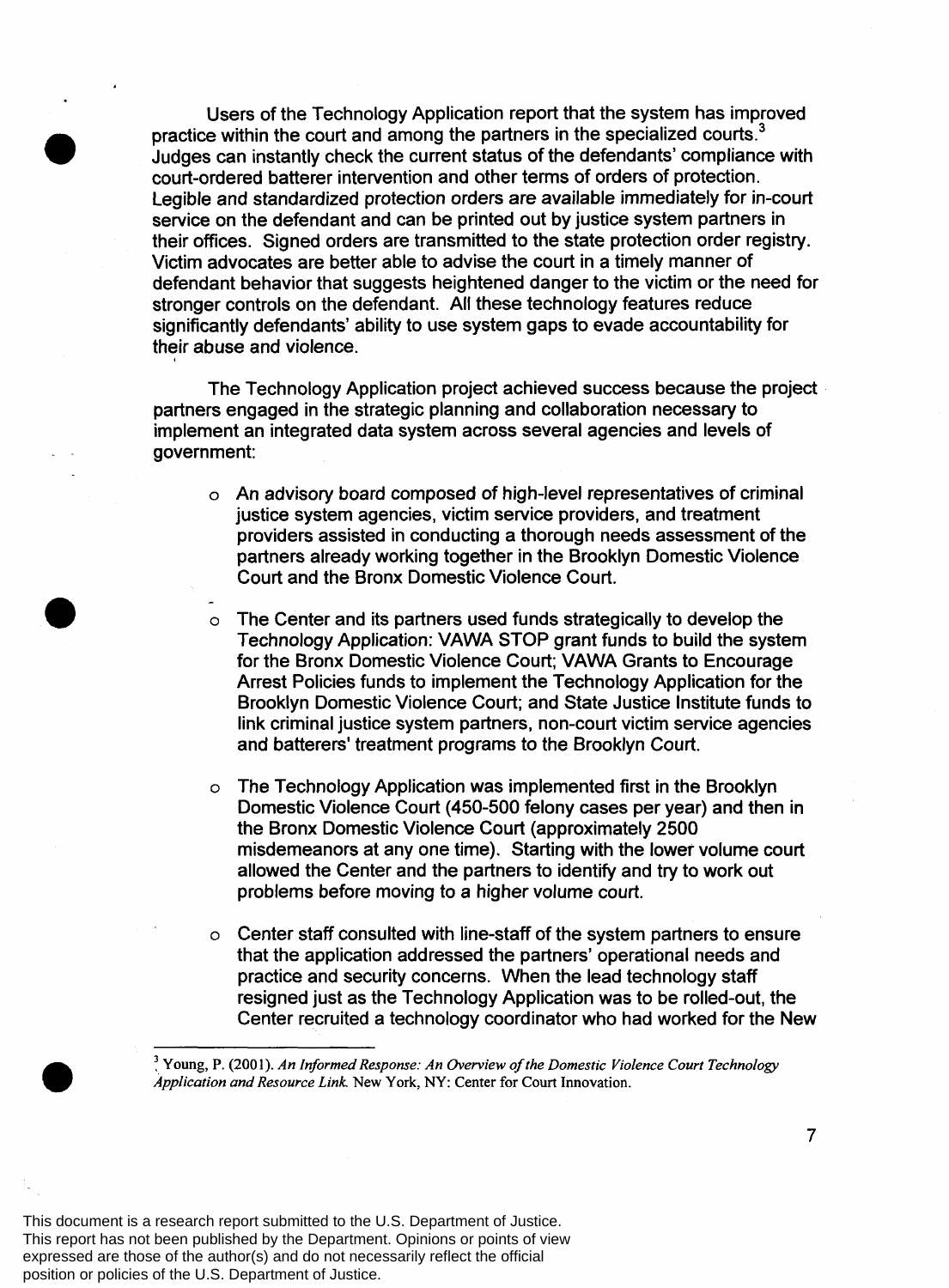York State Unified Court System Division of Technology and was familiar with court operations and information systems.

o Finally, as implementation proceeded, the Center's domestic violence program and technology staff continued to work closely with the direct users of the Technology Application to identify and solve problems.

# **Conclusions and recommendations**

In the period from 1996 to 2000, STOP funds were most commonly used to purchase computer equipment, software, cameras, fax machines, cellular phones, additional phone lines for agencies, and other communications equipment. Some subgrantees created computer databases, but most of these databases are free standing and support only the individual agency's operations. Relatively few subgrantees used STOP funds to develop data systems within or across agencies.

These findings indicate that subgrantees interpreted the definition of data collection and communication systems expansively to address acute local needs to increase access to services, support the prosecution of domestic violence cases, and enhance safety at the scene of domestic violence calls. These uses of the funds improved the ability of subgrantees to provide services and to accomplish the general goals of the Violence Against Women Act. Many subgrantees reported system improvements made possible by their data or communication system project, and several grantees produced very useful and innovative systems to improve the response to violence against women. Furthermore, many data or communication systems would not have been developed in the absence of STOP grant funding.

Accurate and reliable data systems and competent and secure communication methods are essential elements of a coordinated, coherent, and comprehensive government and community system for reducing violence against women. These components may not be the most visible or immediately helpful features of a systems approach to violence reduction and prevention programs, but they are the tools needed to identify victims, help them access services, assess system and services gaps, manage and monitor programs and services, measure performance, evaluate effectiveness, and continually improve the system.

In continuing to fund projects in this purpose area, the Department of Justice might consider the following recommendations:

Developing a small set of standardized performance measures for  $\bullet$ statewide and national reporting.